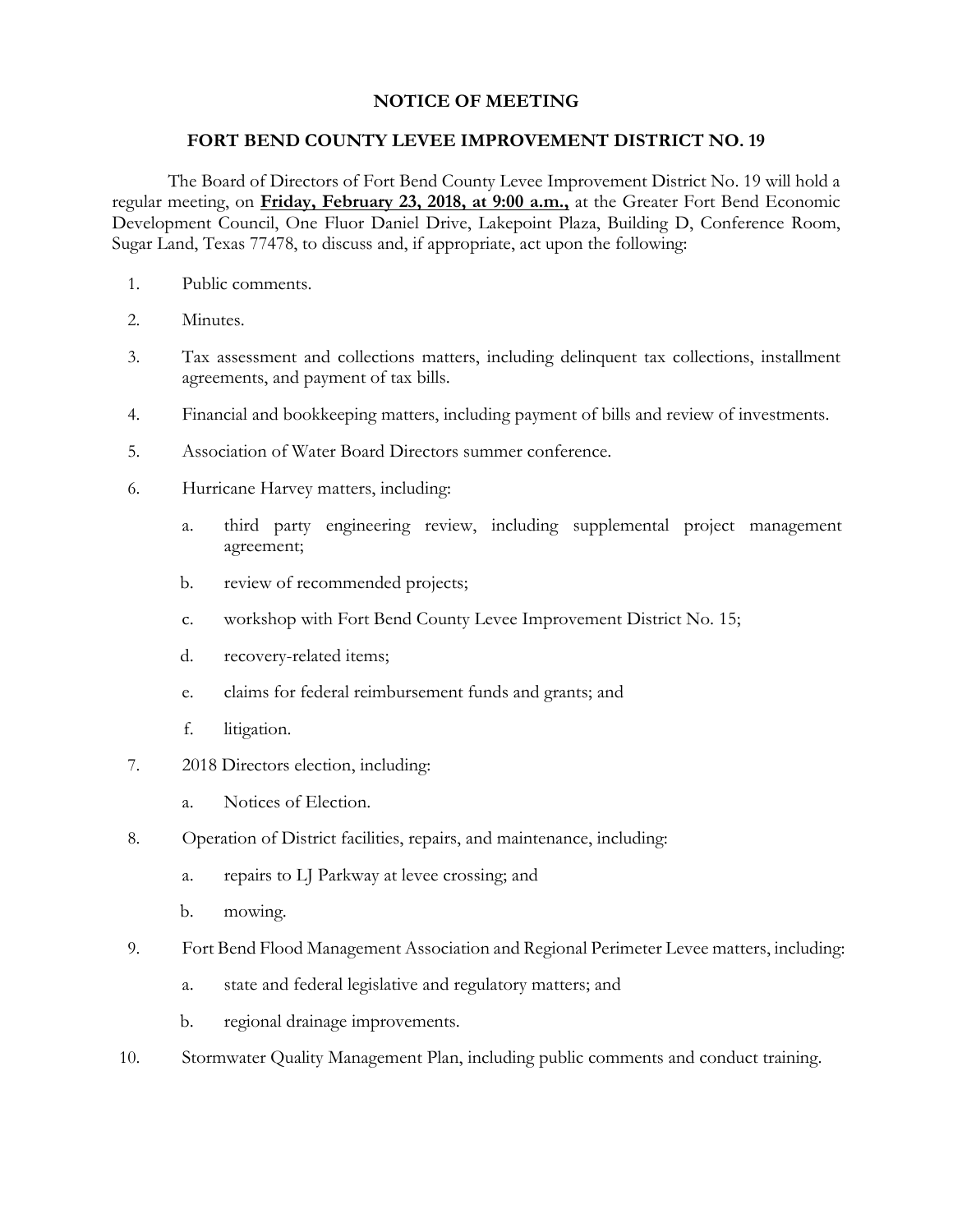- 11. Engineering matters related to projects, improvements, or services for the District, including:
	- a. authorization for design;
	- b. approval of plans and specifications and authorization for competitive bids or proposals;
	- c. approval of contracts, letter financing agreements, or cost sharing agreements;
	- d. deeds, easements, and consents to encroachment;
	- e. Resolution Authorization Application to Texas Commission on Environmental Quality for Approval to Use Operation and Maintenance Funds; and
	- f. updated Emergency Action Plan.
- 12. Park and recreational facilities matters related to projects, improvements, or services for the District, including:
	- a. approval of plans and specifications and authorization for competitive bids or proposals;
	- b. approval of contracts, letter financing agreements, or cost sharing agreements; and
	- c. approval of pay estimates, change orders, and final acceptance, including:
		- i. Hagerson Linear Park; and
		- ii. LJ Parkway Phase 8.
- 13. Development in the District, including description of section development, lots sales, and home building activity.